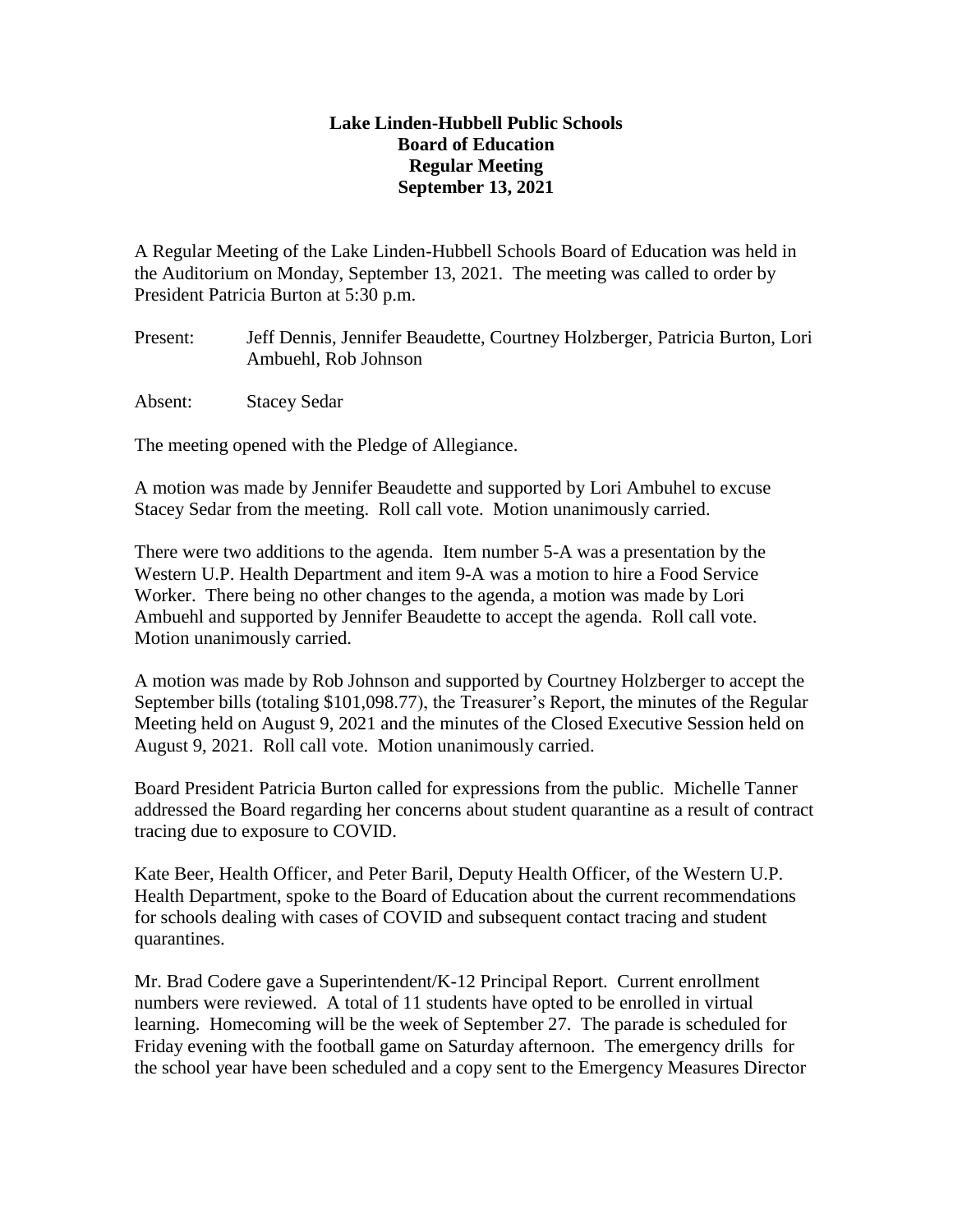as required. The list of elementary paraprofessional assignments was shared with the Board.

Mr. Brad Codere gave the Elementary Coordinator's Report. The Kindergarten-Young 5's school visits were held in the three weeks prior to the start of the school year. Students and parents had individual meetings with the classroom teacher and a tour of the school. There are currently three elementary students enrolled in virtual learning. All students are required to complete a state approved pre/middle of the year/post-test in Math and English Language Arts again this year. The elementary will use Acadiance for this testing. The Sixth Grade students will be using the Vertical Raise platform to fundraise for Camp Nesbit. A tentative date for Family Science Night at the School Forest is September 29. Picture Day will be held on October 4. National Fire Prevention Week is October 3-9. Local fire departments will be contacted to schedule a program for that week. We are still waiting to find out if BHK will run an after school program this year. The results of a parent survey indicate that there is interest and we are exploring other options. Elementary teaching staff are beginning to map out their Reading/ELA Curriculums. Curriculum mapping includes an evaluation of content covered, the ability to plan backwards to achieve a desired outcome, review of content covered to insure standards are being met and the collaboration of interventions across grade levels.

Mr. Jack Kumpula gave an Athletic Director's Report.

Mr. John Kurkowski gave a Maintenance Report.

Mr. John Kurkowski gave a Transportation Report.

A motion was made by Jennifer Beaudette and supported by Lori Ambuehl to set the 2022 Commencement date as Friday, May 27, 2022. Roll call vote. Motion unanimously carried.

A motion was made by Lori Ambuehl and supported by Jeff Dennis to approve the employment of Deborah Olson in the position of Library Aide for the 2021-22 school year. Roll call vote. Motion unanimously carried.

A motion was made by Lori Ambuehl and supported by Jennifer Beaudette to approve the employment of Susan Clouthier in the position of Food Service Worker for the 2021-22 school year. Roll call vote. Motion unanimously carried.

A motion was made by Jeff Dennis and supported by Jennifer Beaudette to approve the employment of Deborah McLeod in the position of Food Servcie Worker for the 2021-22 school year. Roll call vote. Motion unanimously carried.

A motion was made by Lori Ambuehl and supported by Jeff Dennis to approve the employment of Cody Kumpula in the position of Junior High Football Coach for the 2021- 22 school year. Roll call vote. Motion unanimously carried.